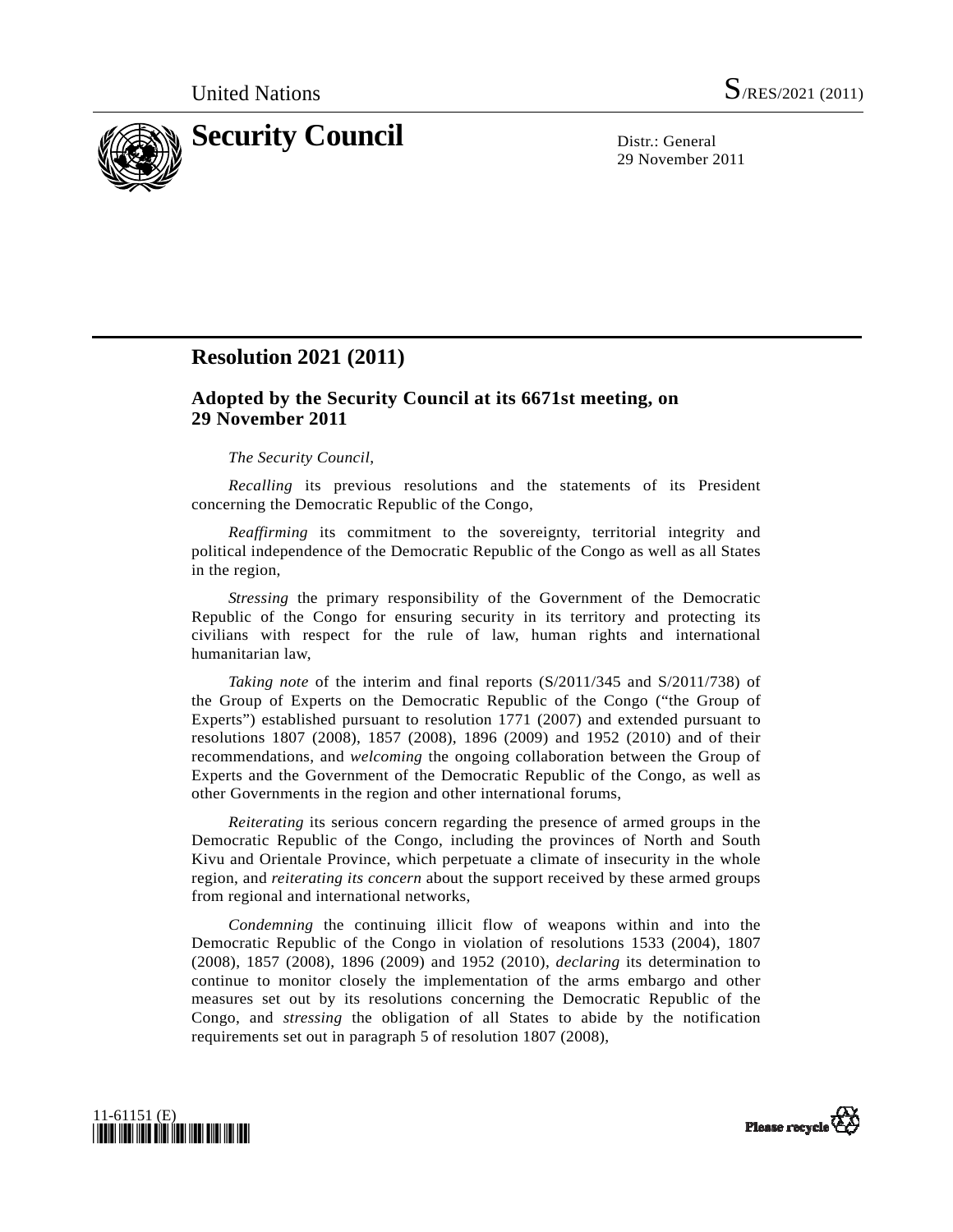*Recalling* the linkage between the illegal exploitation of natural resources, illicit trade in such resources and the proliferation and trafficking of arms as one of the major factors fuelling and exacerbating conflicts in the Great Lakes region of Africa,

*Underlining* the importance of economic development to ensure long-term stabilization and peace consolidation, *expressing* in this regard its concern about further rise in unemployment and worsened poverty in some mining areas, and *noting* at the same time the link between the exercise of due diligence by some *comptoirs*, the improvement of the mining sector governance and the rise of minerals production and export in other mining areas as reported by the Group of Experts,

*Welcoming* the regional efforts by the countries of the Great Lakes region in the context of the International Conference on the Great Lakes Region against the illegal exploitation of natural resources, *noting* the commitment of these countries to establish a Regional Initiative against the Illegal Exploitation of Natural Resources and their endorsement of the due diligence guidelines, as defined by the Organization for Economic Cooperation and Development, and *encouraging* those states to implement the components of the Regional Initiative,

*Expressing* its concern that armed groups are turning increasingly to new sources of funding through diverse criminal activities, including illicit drug trafficking, illegal taxation and agricultural sales,

*Noting with great concern* the persistence of human rights abuses and humanitarian law violations against civilians in the eastern part of the Democratic Republic of the Congo, including the killing and displacement of significant numbers of civilians, the recruitment and use of child soldiers, and widespread sexual violence, *stressing* that the perpetrators must be brought to justice, *reiterating* its firm condemnation of all human rights abuses and international humanitarian law violations in the country, and *recalling* all its relevant resolutions on women and peace and security, on children and armed conflict, and on the protection of civilians in armed conflicts,

*Determining* that the situation in the Democratic Republic of the Congo continues to constitute a threat to international peace and security in the region,

*Acting* under Chapter VII of the Charter of the United Nations,

 1. *Decides* to renew until 30 November 2012 the measures on arms imposed by paragraph 1 of resolution 1807 (2008) and *reaffirms* the provisions of paragraphs 2, 3 and 5 of that resolution;

 2. *Decides* to renew, for the period specified in paragraph 1 above, the measures on transport imposed by paragraphs 6 and 8 of resolution 1807 (2008) and *reaffirms* the provisions of paragraph 7 of that resolution;

 3. *Decides* to renew, for the period specified in paragraph 1 above, the financial and travel measures imposed by paragraphs 9 and 11 of resolution 1807 (2008) and *reaffirms* the provisions of paragraphs 10 and 12 of that resolution regarding the individuals and entities referred to in paragraph 4 of resolution 1857 (2008);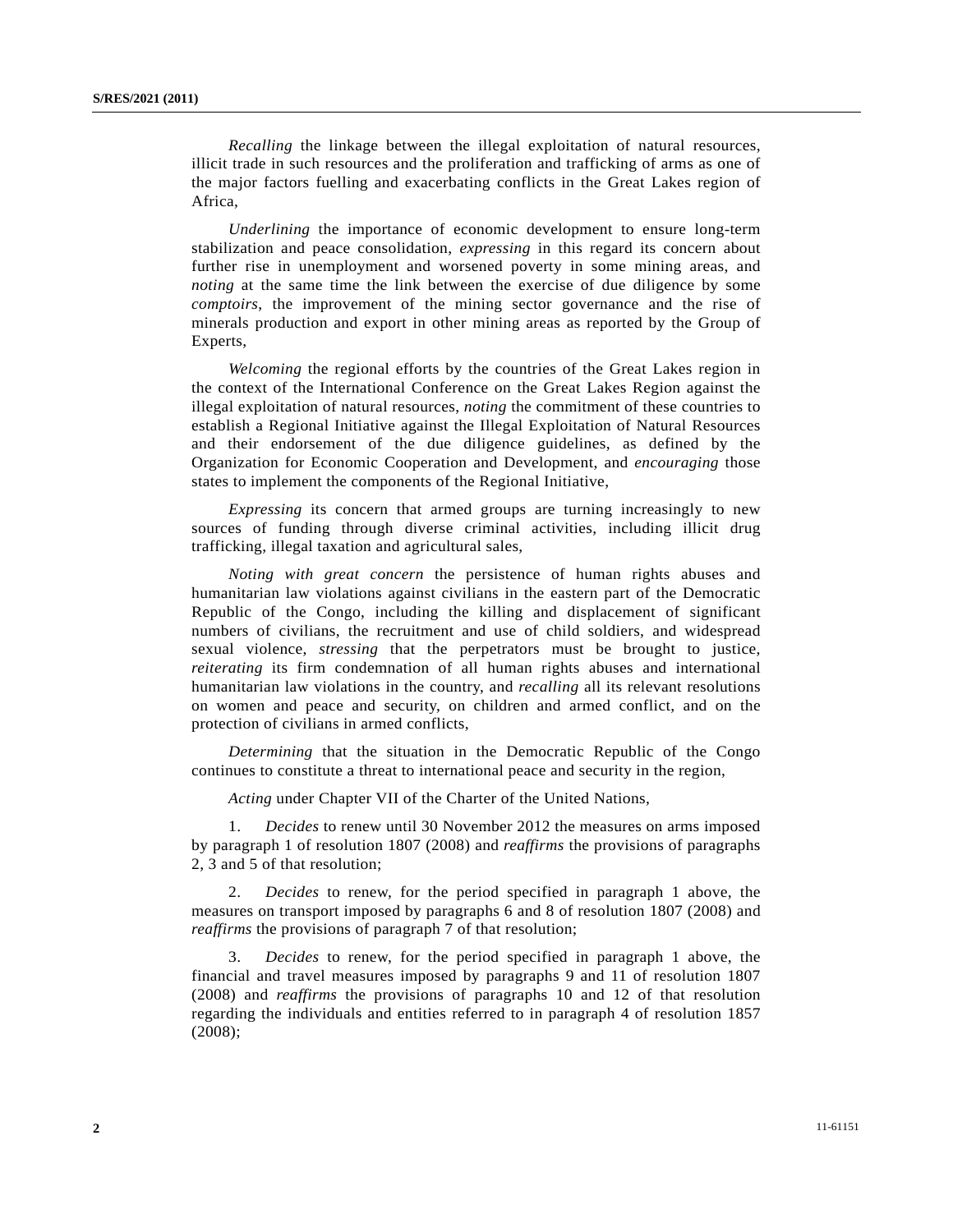4. *Requests* the Secretary-General to extend, for a period expiring on 30 November 2012, the Group of Experts established pursuant to resolution 1533 (2004) and renewed by subsequent resolutions and *requests* the Group of Experts to fulfil its mandate as set out in paragraph 18 of resolution 1807 (2008) and expanded by paragraphs 9 and 10 of resolution 1857 (2008), and to report to the Council in writing, through the Committee, by 18 May 2012 and again before 19 October 2012;

 5. *Reaffirms* the provisions of paragraphs 6 to 13 of resolution 1952 (2010) and *requests* the Group of Experts to include in their evaluation of the impact of due diligence a comprehensive assessment on the economic and social development of the relevant mining areas in the Democratic Republic of the Congo;

 6. *Welcomes* the support of the due diligence guidelines, as defined by the United Nations Group of Experts and the Organization for Economic Cooperation and Development, by the Democratic Republic of the Congo, *welcomes further* the measures taken by the Congolese Government to implement the guidelines and *calls on* all States to assist the Democratic Republic of the Congo and the countries in the Great Lakes region in the implementation of the guidelines;

 7. *Encourages* all States, particularly those in the region, to continue to raise awareness of the United Nations Group of Experts due diligence guidelines, in particular in the gold sector as part of broader efforts to mitigate the risk of further financing armed groups and criminal networks within the Armed Forces of the Democratic Republic of the Congo (FARDC) in the Democratic Republic of the Congo;

 8. *Encourages* the Democratic Republic of the Congo and the States in the Great Lakes region to require their customs authorities to strengthen their control on exports and imports of minerals from the Democratic Republic of the Congo and *calls upon* the international community to assist the Democratic Republic of the Congo and other States in the Great Lakes region as necessary and requested, to enhance their capacities in this regard;

 9. *Recommends* that all States, particularly those in the region, regularly publish full import and export statistics for natural resources including gold, cassiterite, coltan, wolframite, timber, and charcoal and enhance information sharing and joint action at the regional level to investigate and combat regional criminal networks and armed groups involved in the illegal exploitation of natural resources;

 10. *Recalls* the mandate of the United Nations Organization Stabilization Mission in the Democratic Republic of the Congo (MONUSCO) to support the relevant Congolese authorities in preventing the provision of support to armed groups from illicit activities, including production and trade in natural resources, notably by carrying out spot checks and regular visits to mining sites, trade routes and markets, in the vicinity of the five pilot trading counters;

 11. *Encourages* the Government of the Democratic Republic of the Congo to enhance stockpile security, accountability and management of arms and ammunition, with the assistance of international partners as necessary and requested, and to urgently implement a national weapons marking program, in particular for state-owned firearms, in line with the standards established by the Nairobi Protocol and the Regional Centre on Small Arms;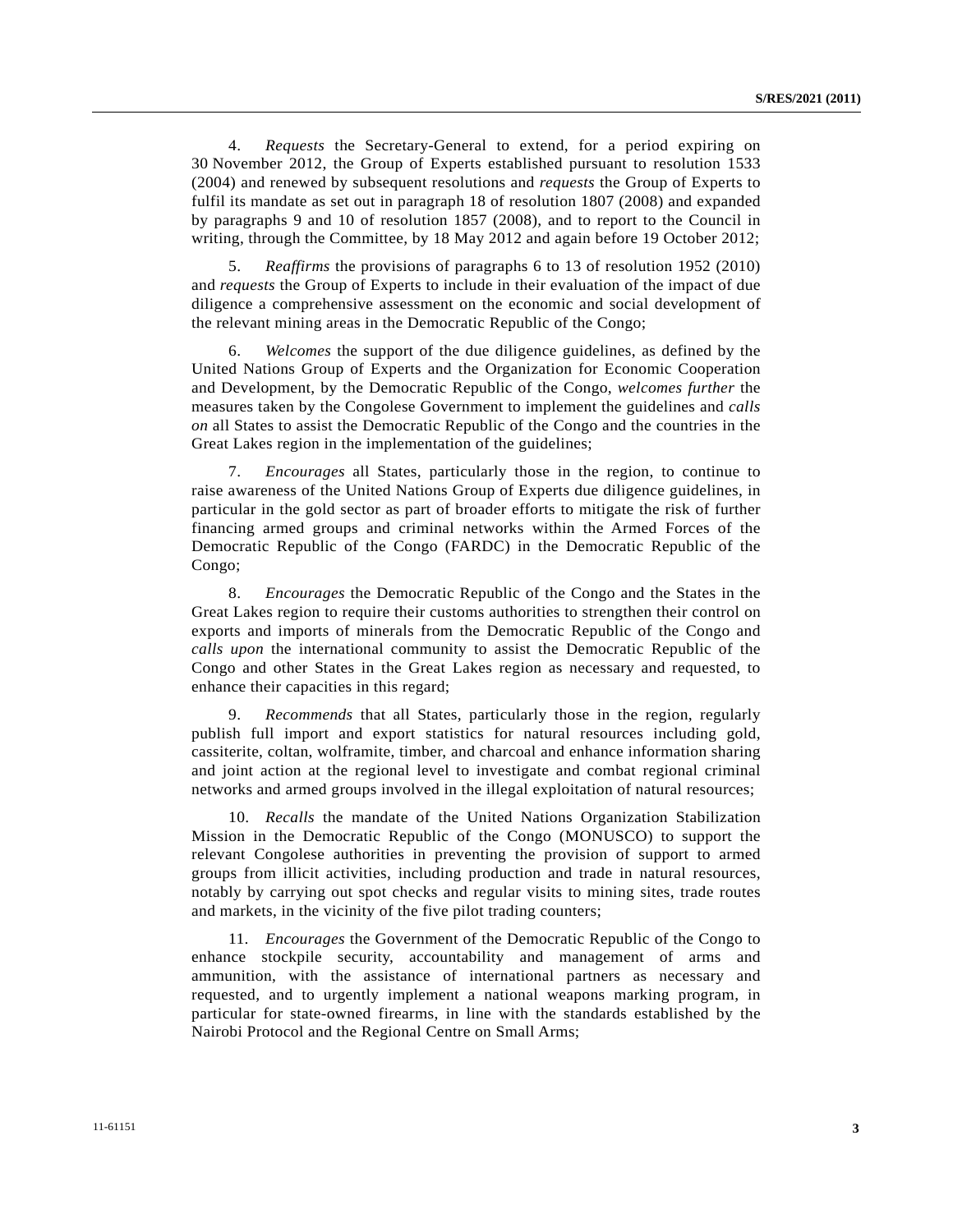12. *Encourages* the Government of the Democratic Republic of the Congo to continue to address the underlying issue of the cohesion of the national Army, including by further ensuring proper integration and vetting of former armed groups, in particular the Congrès National pour la Défense du Peuple (CNDP), into the FARDC, to ensure that members of the National Army are paid in a timely fashion, operate in accordance with established command and control regulations, and are subject to such disciplinary action as may be appropriate when regulations are violated, and to ensure that the Congolese security forces redeploy to mitigate the threats caused by security vacuums, including those which have arisen during the reconfiguration process of the FARDC;

 13. *Demands* that all armed groups, in particular the FDLR, the LRA, Mai Mai Yakutumba, the Forces Nationales de Libération (FNL) and the Allied Democratic Forces (ADF) lay down their arms and immediately cease all forms of violence, human rights abuses and international humanitarian law violations against the civilian population in the Democratic Republic of the Congo and the Great Lakes region, in particular against women and children, including rape and other forms of sexual abuse, and demobilize;

 14. *Welcomes* the ongoing efforts of the Congolese authorities to fight against impunity and *encourages* their continuation, including against perpetrators of human rights abuses and international humanitarian law violations, including sexual violence, and against those responsible for illegal exploitation of natural resources, including those committed by any illegal armed groups or elements of the FARDC;

 15. *Stresses* the importance of the Congolese Government actively seeking to hold accountable those responsible for war crimes and crimes against humanity in the country and of regional cooperation to this end, including through its ongoing cooperation with the International Criminal Court and *encourages* MONUSCO to use its existing authority to assist the Congolese Government in this regard;

 16. *Encourages* enhanced cooperation between all States, particularly those in the region, MONUSCO and the Group of Experts, *encourages further* that all parties and all States ensure cooperation with the Group of Experts by individuals and entities within their jurisdiction or under their control and *reiterates* its demand that all parties and all States ensure the safety of its members, and unhindered and immediate access, in particular to persons, documents and sites the Group of Experts deems relevant to the execution of its mandate;

 17. *Calls upon* the Group of Experts to cooperate actively with other relevant panels of experts, in particular that on Côte d'Ivoire re-established by paragraph 13 of resolution 1980 (2011) and that on Liberia re-established by paragraph 6 of resolution 1961 (2010) with respect to natural resources;

 18. *Encourages* MONUSCO to take into account the findings of the Group of Experts regarding armed groups and challenges to the integration of armed groups in the Mission's contingency plans in the six-month post-electoral period;

 19. *Calls upon* all States, particularly those in the region and those in which individuals and entities designated pursuant to paragraph 3 of this resolution are based, to regularly report to the Committee on the actions they have taken to implement the measures imposed by paragraphs 1, 2, and 3 and recommended in paragraph 8 of resolution 1952 (2010);